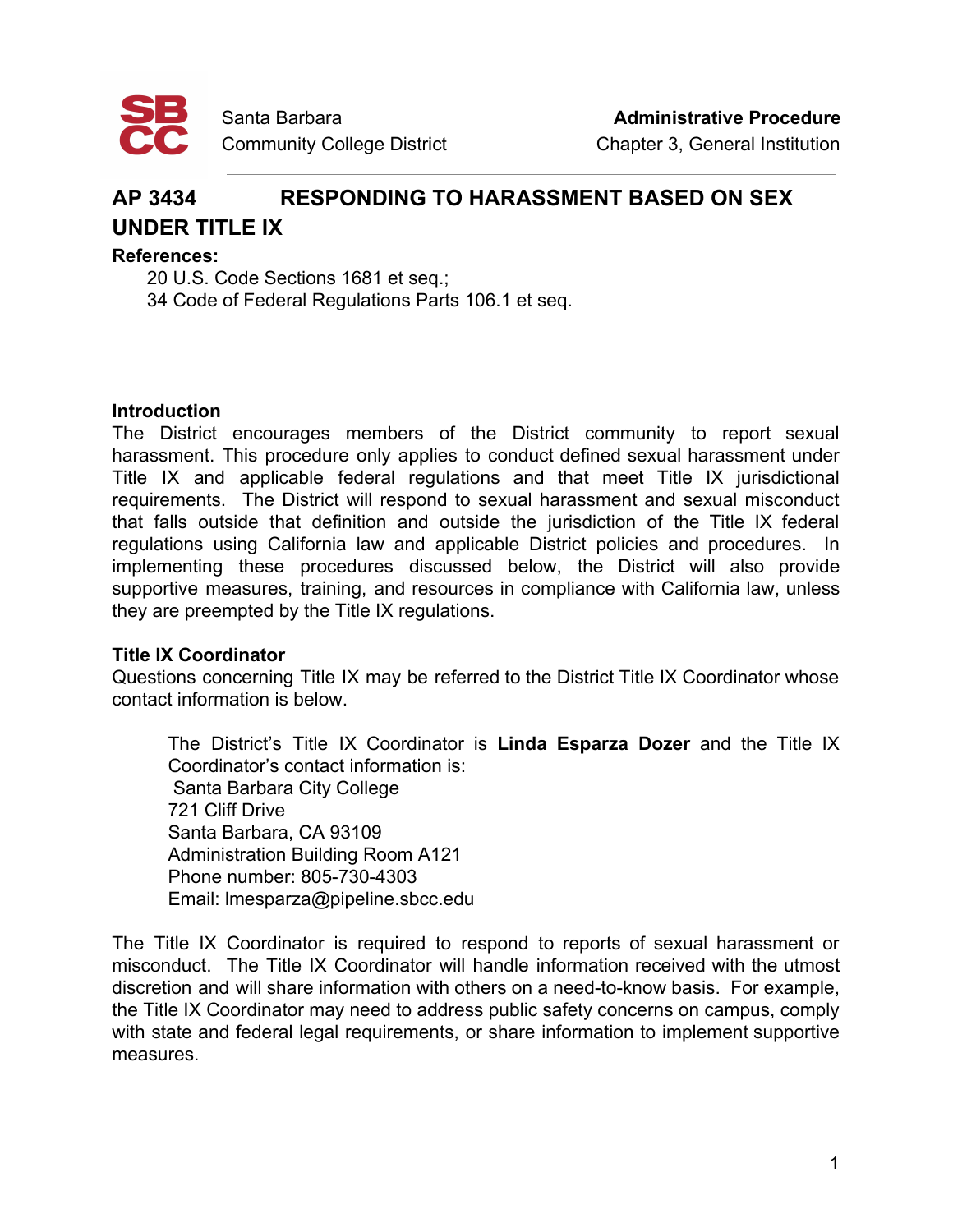

A report of sexual harassment to the Title IX Coordinator does not necessarily lead to a full investigation, as discussed more fully below. However, the Title IX Coordinator will make an assessment to determine if there is a safety risk to the campus. If the Title IX Coordinator finds there is a continued risk, the Title IX Coordinator will file the formal complaint without the Complainant's consent or cooperation.

## **Title IX Harassment Complaints, Investigations, and Hearings**

These Title IX sexual harassment procedures and the related policy protect students, employees, applicants for employment, and applicants for admission.

## **Jurisdictional Requirements – Application of Procedures**

These procedures apply if the conduct meets the following three jurisdictional requirements:

- The conduct took place in the United States;
- The conduct took place in a District "education program or activity." This includes locations, events, or circumstances over which the District exercised substantial control over both the Respondent and the context in which the harassment occurred, including on-campus and off-campus property and buildings the District owns or controls or student organizations officially recognized by the District.
- The conduct meets the definition of Title IX "sexual harassment."

## **Definitions**

**Advisor:** Throughout the grievance process, both the Complainant and Respondent have a right to an Advisor of their choice. If a Party does not have an Advisor at the time of the hearing, the District must provide the Party an Advisor of the District's choice, free of charge. Both parties' Advisors will be provided with a copy of the Title IX Investigation Report at the same time copies are provided to the parties. When an Advisor is appointed, the party may confer with that appointed Advisor upon receipt of the investigation report and throughout the hearing. An Advisor will be present during the entire hearing. The District may establish restrictions regarding the extent to which the Advisor may participate in the proceedings as long as the restrictions apply equally to both Parties.

**Complainant:** A Complainant is an individual who alleges he/she/they is the victim of conduct that could constitute sexual harassment.

**Consent:** Consent means affirmative, conscious, and voluntary agreement to engage in sexual activity. Both Parties must give affirmative consent to sexual activity. It is the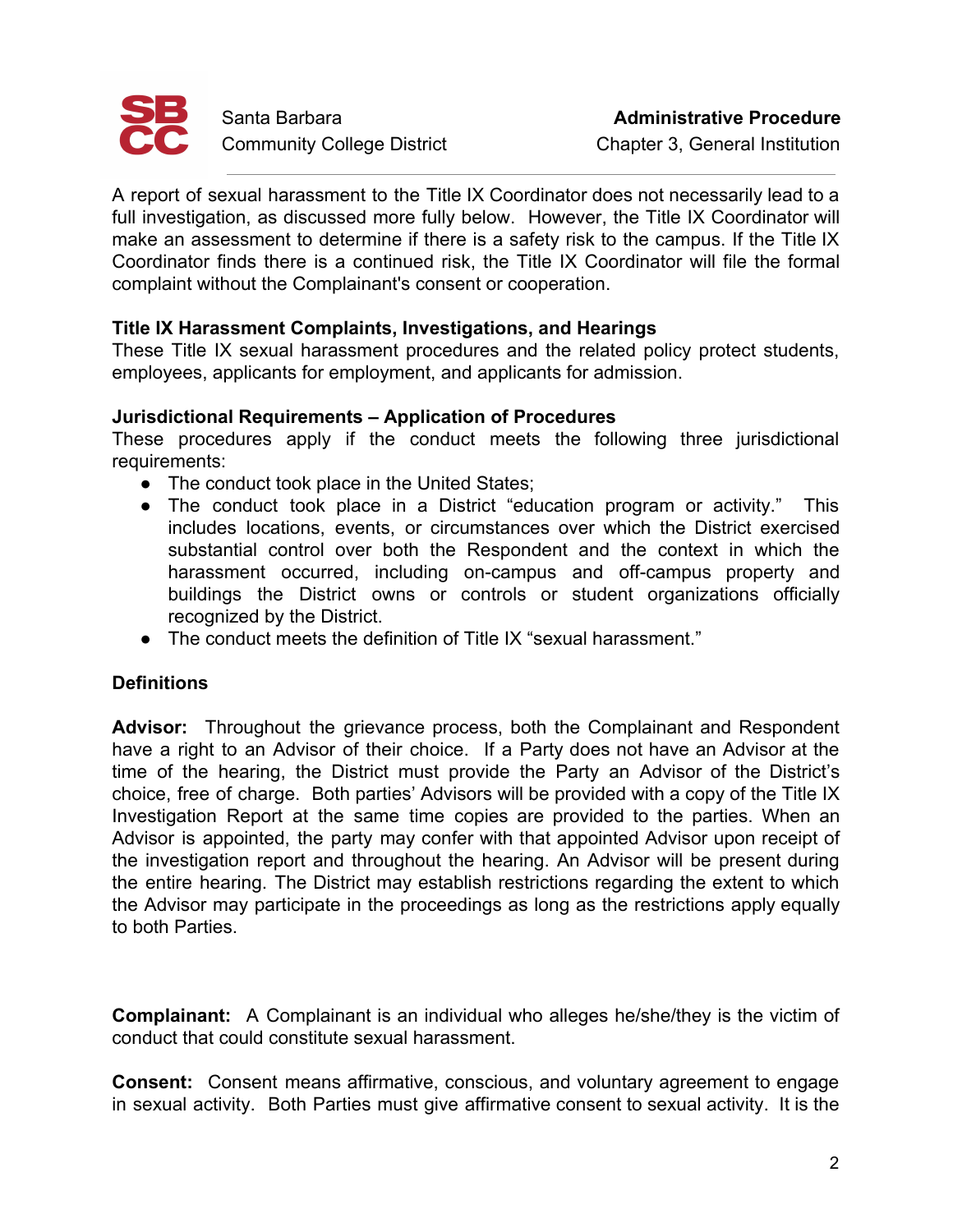

responsibility of each person involved in the sexual activity to ensure that he/she/they has the affirmative consent of the other or others to engage in the sexual activity. Lack of protest, lack of resistance, or silence does not indicate consent. Affirmative consent must be ongoing throughout a sexual activity and one can revoke his/her/their consent at any time. The existence of a dating relationship between the persons involved, or the fact of past sexual relations between them, is not an indicator of consent.

The Respondent's belief that the Complainant consented will not provide a valid defense unless the belief was actual and reasonable, based on the facts and circumstances the Respondent knew, or reasonably should have known, at the time of the incident. A Respondent's belief is not a valid defense where:

- The Respondent's belief arose from the Respondent's own intoxication or recklessness;
- The Respondent did not take reasonable steps to ascertain whether the Complainant affirmatively consented; or
- The Respondent knew or a reasonable person should have known that the Complainant was unable to consent because the Complainant was incapacitated, in that the Complainant was:
	- o asleep or unconscious;
	- o unable to understand the fact, nature, or extent of the sexual activity due to the influence of drugs, alcohol, or medication; or
	- o unable to communicate due to a mental or physical condition.

**Decision-Maker:** The person who will oversee the live hearing and make a determination of responsibility. The District may have one Decision-Maker determine whether the Respondent is responsible, and another Decision-Maker determine the appropriate level of penalty for the conduct. The Decision-Maker cannot be the Title IX Coordinator or the investigator.

**Formal Complaint:** A written complaint signed by the Complainant or Title IX Coordinator, alleging sexual harassment and requesting an investigation. If the Title IX Coordinator signs the formal complaint, he/she/they will not become a Party to the complaint.

**Parties:** As used in this procedure, this means the Complainant and Respondent.

**Respondent:** A Respondent is an individual reported to be the perpetrator of conduct that could constitute sexual harassment.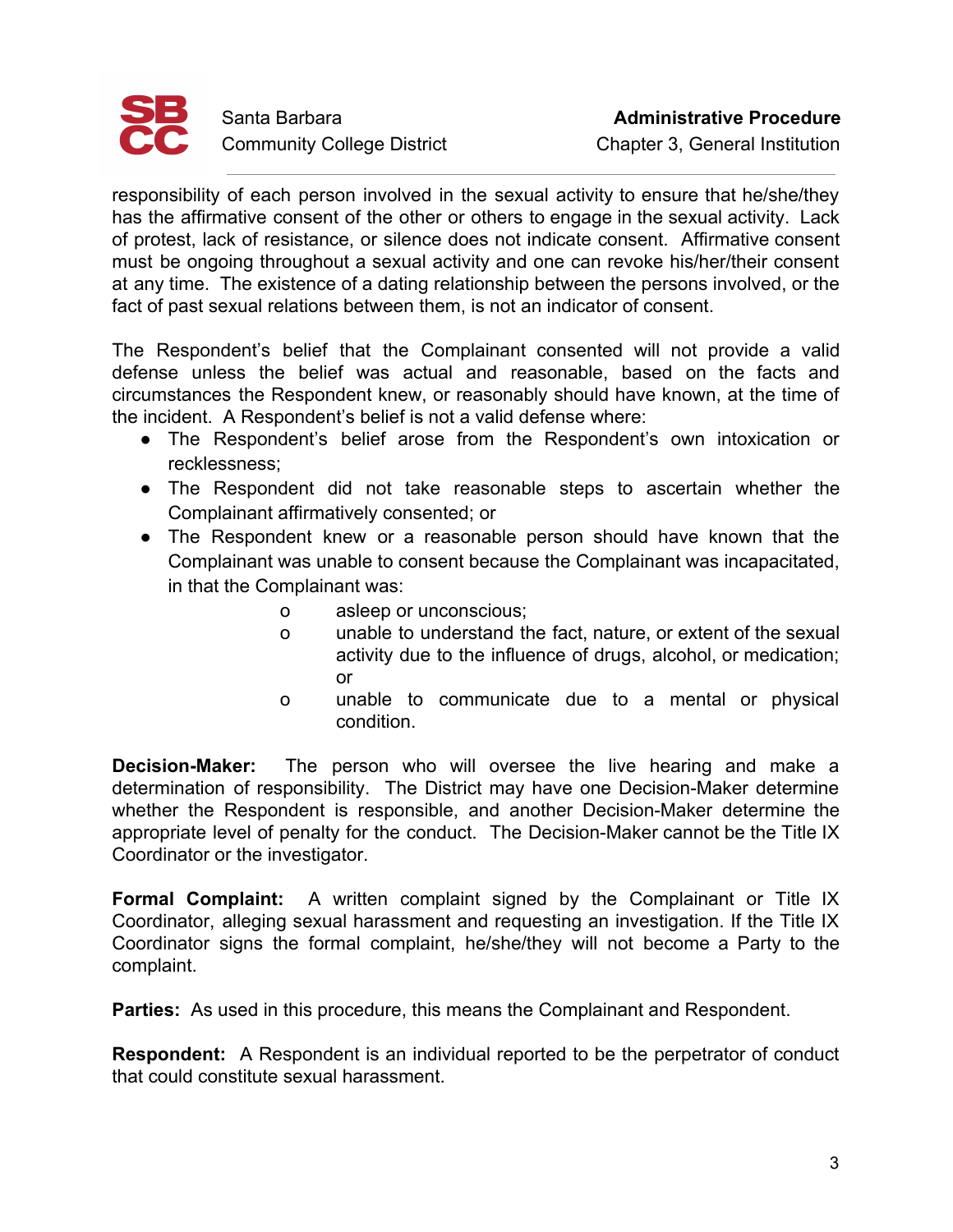

**Sexual Harassment under Title IX:** Conduct that satisfies one or more of the following:

- A District employee conditions the provision of an aid, benefit, or service of the District on an individual's participation in unwelcome sexual conduct (*quid pro quo* harassment);
- Unwelcome conduct determined by a reasonable person to be so severe, pervasive, and objectively offensive that it effectively denies a person equal access to the District's education program or activity;
- Sexual assault, including the following:
	- o **Sex Offenses**. Any sexual act directed against another person, without the consent of the victim, including instances where the victim is incapable of giving consent.
	- o **Rape** (except Statutory Rape). The carnal knowledge of a person, without the consent of the victim, including instances where the victim is incapable of giving consent because of his/her/their age or because of his/her/their temporary or permanent mental or physical incapacity. There is carnal knowledge if there is the slightest penetration of the genital or anal opening of the body of another person.
	- o **Sodomy**. Oral or anal sexual intercourse with another person, without the consent of the victim, including instances where the victim is incapable of giving consent because of his/her/their age or because of his/her/their temporary or permanent mental or physical incapacity.
	- o **Sexual Assault with an Object**. To use an object or instrument to unlawfully penetrate, however slightly, the genital or anal opening of the body of another person, without the consent of the victim, including instances where the victim is incapable of giving consent because of his/her/their age or because of his/her/their temporary or permanent mental or physical incapacity. An "object" or "instrument" is anything the offender uses other than the offender's genitalia, e.g., a finger, bottle, handgun, stick.
	- o **Fondling**. The touching of the private body parts of another person for the purpose of sexual gratification, without the consent of the victim, including instances where the victim is incapable of giving consent because of his/her/their age or because of his/her/their temporary or permanent mental or physical incapacity.
	- o **Sex Offenses, Non-Forcible Unlawful, Non-Forcible Sexual Intercourse**.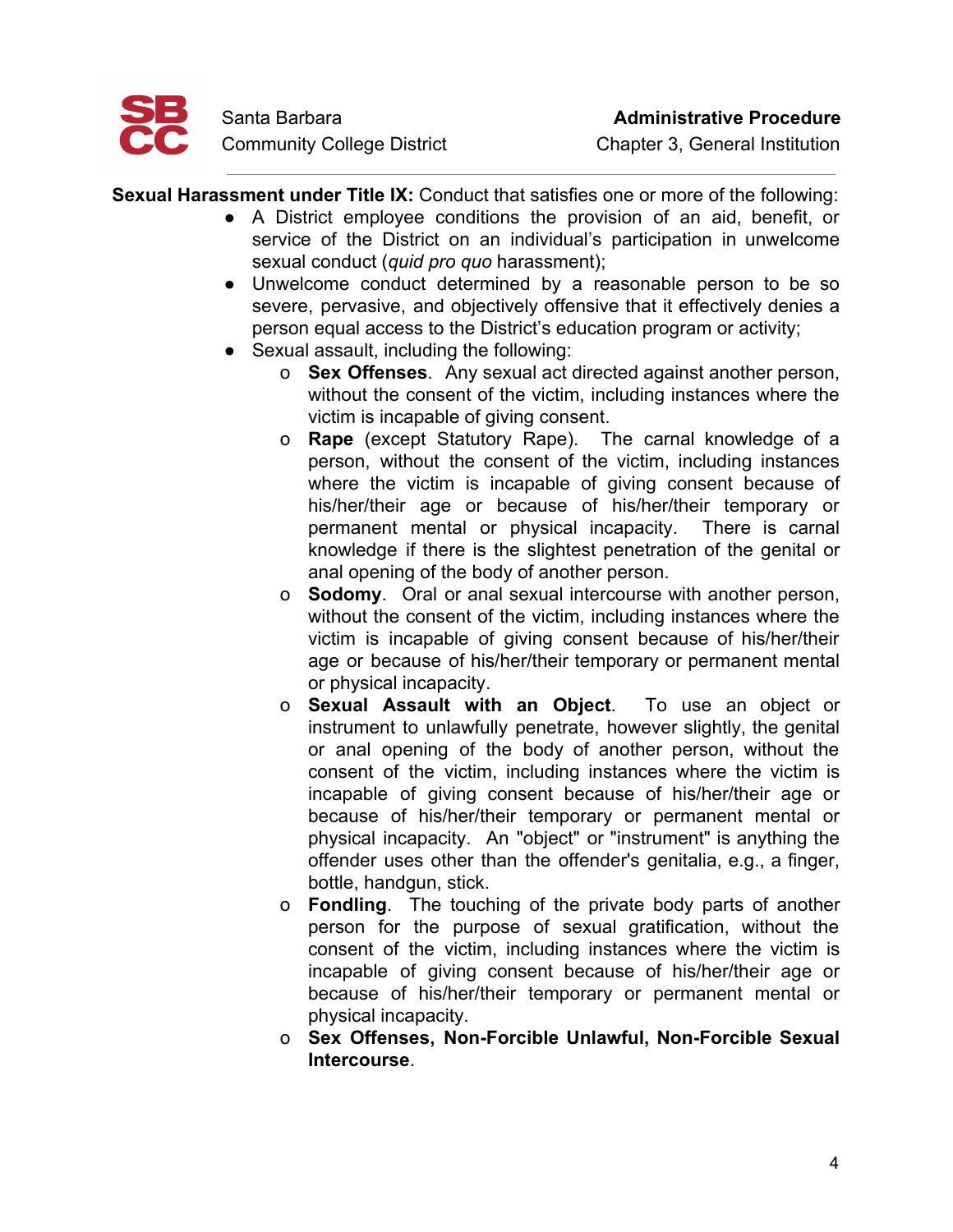

- **Incest**. Non-Forcible sexual intercourse between persons who are related to each other within the degrees wherein marriage is prohibited by law.
- **Statutory Rape** Non-Forcible. Sexual intercourse with a person who is under the statutory age of consent. There is no force or coercion used in Statutory Rape; the act is not an attack.
- o **Dating violence**. Violence against a person who is or has been in a social relationship of a romantic or intimate nature with the victim. The existence of a relationship will be determined based on a consideration of the following factors: the length of the relationship, the type of relationship, and the frequency of interaction between the persons involved in the relationship.
- o **Domestic Violence**. Violence committed:
	- By a current or former spouse or intimate partner of the victim;
	- By a person with whom the victim shares a child in common;
	- By a person who is cohabitating with, or has cohabitated with, the victim as a spouse or intimate partner;
	- By a person similarly situated to a spouse of the victim under the domestic or family violence laws of California; or
	- By any other person against an adult or youth victim protected from that person's acts under the domestic or family violence laws of California.
- o **Stalking**. Engaging in a course of conduct directed at a specific person that would cause a reasonable person to fear for his/her/their safety or the safety of others or suffer substantial emotional distress.

## **Reporting Options**

Any individual may report sexual harassment to the District's Title IX Coordinator or the Deputy Title IX Coordinator.

The District strongly encourages prompt reporting of sexual harassment. Prompt reporting allows for the collection and preservation of evidence, including physical evidence, digital media, and witness statements. A delay may limit the District's ability to effectively investigate and respond.

Individuals have the opportunity to decide whether they want to pursue a formal Title IX complaint. Reporting sexual harassment to the Title IX Coordinator does not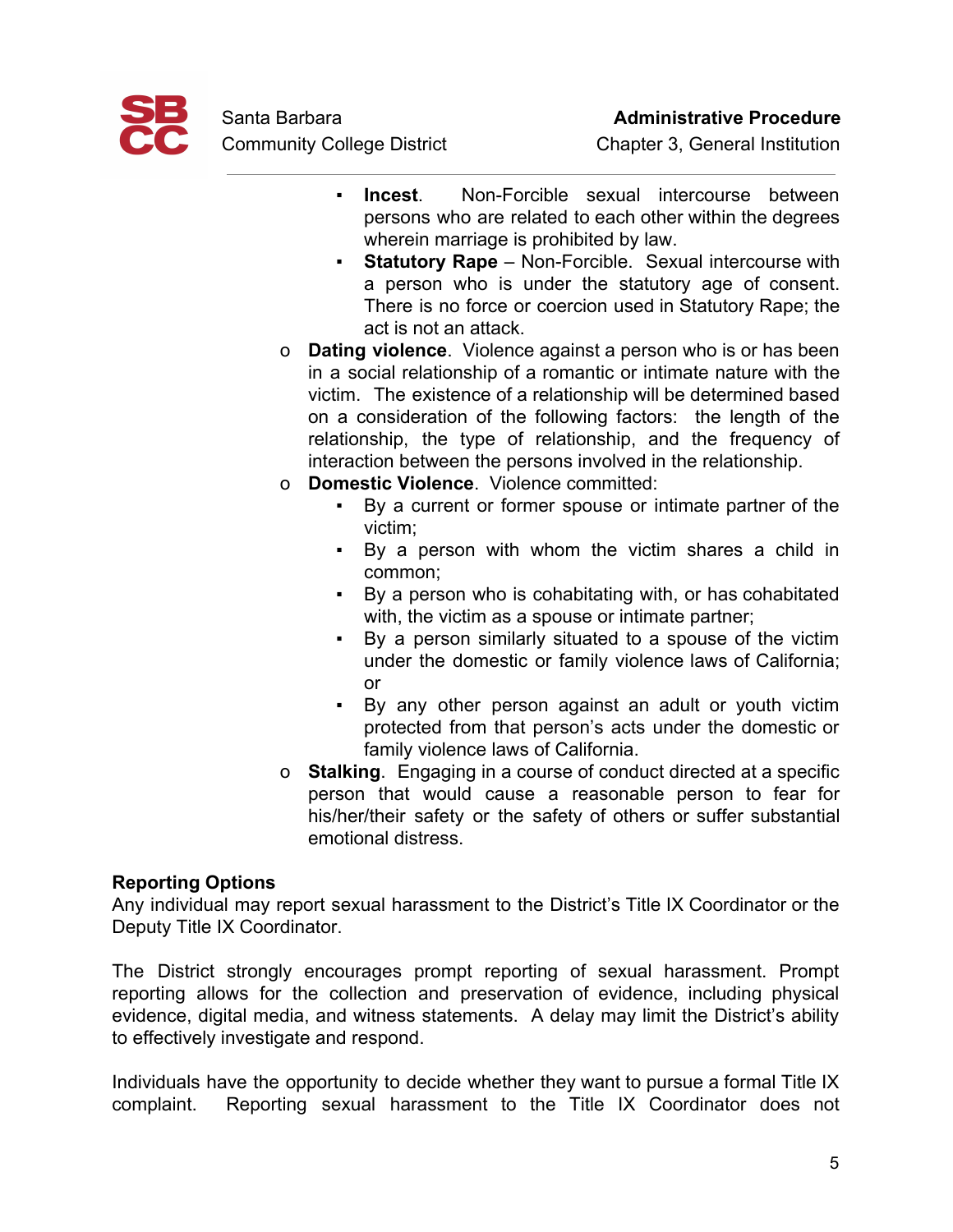

automatically initiate an investigation under these procedures. A report allows the District to provide a wide variety of support and resources to impacted individuals and to prevent the reoccurrence of the conduct. A Complainant or the Title IX Coordinator filing a formal complaint will initiate an investigation.

If there are parallel criminal and Title IX investigations, the District will cooperate with the external law enforcement agency and will coordinate to ensure that the Title IX process does not hinder legal process or proceedings.

The District will document reports of sexual harassment in compliance with the Clery Act, a federal law requiring data collection of crime within the campus geography. Under the Clery Act, the District does not document personal information; the District reports the type of conduct, and the time, date, and location. (Also see BP/AP 3540 Sexual and Other Assaults on Campus.

## **District Employees and Officials with Authority**

District Officials with Authority are not confidential resources and are required to report allegations of sexual harassment to the Title IX Coordinator promptly. All other employees are encouraged to report allegations to the Title IX Coordinator but are not required to do so.

The District has designated the following employees as Officials with Authority:

**ALL** college employees are Officials with Authority when the complaint involves any student.

Supervisors and managers are Officials with Authority when the complaint involves employees.

Officials with Authority are required to report all relevant information they know about sexual harassment including the name of the Respondent, the Complainant, any other witnesses, and the date, time, and location of the alleged incident.

## **Intake and Processing of Report**

## **Receipt of Report**

After receiving a report of sexual harassment, the Title IX Officer will contact the Complainant and reporting party to explain rights under this policy and procedure and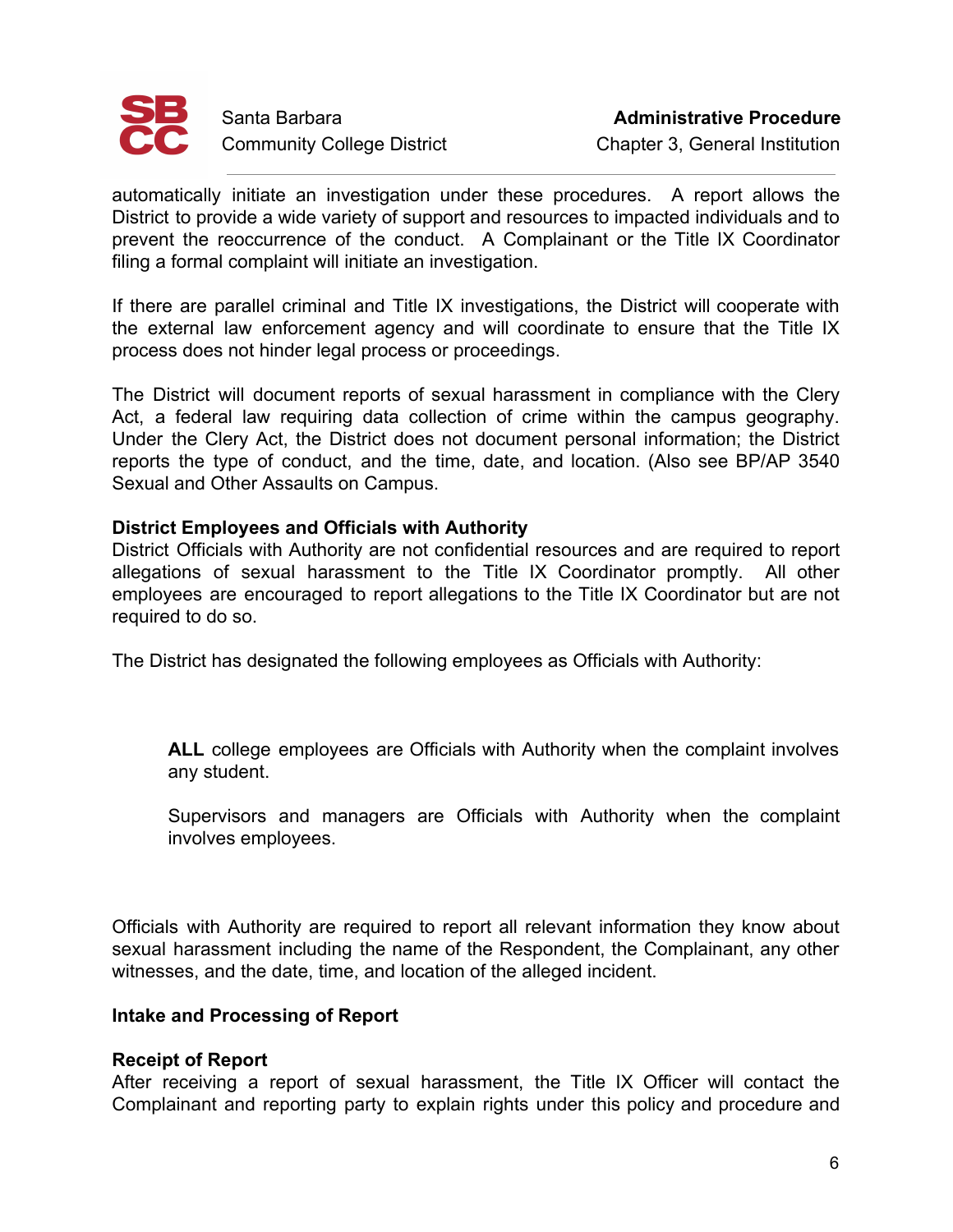

invite the Complainant to an in-person meeting. The Title IX Officer will discuss supportive measures with the Parties.

## **Timeframe for Reporting**

To promote timely and effective review, the District strongly encourages individuals to report sexual harassment as soon possible because a delay in reporting may affect the ability to collect relevant evidence and may affect remedies the District can offer.

## **Supportive Measures**

Supportive measures are non-disciplinary, non-punitive individualized services offered free of charge to the Complainant or the Respondent regardless of whether a formal complaint has been filed. The District will provide the Complainant and Respondent with supportive measures as appropriate and as reasonably available to restore or preserve equal access to the District's education program or activities. These measures are designed to protect the safety of all Parties, protect the District's educational environment, or deter sexual harassment. The District will provide supportive measures on a confidential basis and will only make disclosures to those with a need to know to enable the District to provide the service. Supportive measures may include counseling, extensions of deadlines, other course-related adjustments, modifications of work or class schedules, campus escort services, mutual restrictions on contact between the Parties, changes in work or housing locations, leaves of absence, increased security and monitoring of certain areas of the campus, and other similar measures.

## **Removal of Respondent Pending Final Determination**

Upon receiving a report regarding sexual harassment, the Title IX Coordinator will make an immediate assessment concerning the health and safety of the Complainant and campus community as a whole. The District has the right to order emergency removal of a Respondent, or if the Respondent is an employee, place the employee on administrative leave.

## **Emergency removal**

The District may remove a non-employee Respondent from the District's education program or activity on an emergency basis after it conducts an individualized safety and risk analysis and determines that an immediate threat to the physical health or safety of any student or other individual arising from the allegations of sexual harassment justifies removal.

The District may not use emergency removal to address a Respondent's threat of obstructing the sexual harassment investigation or destroying relevant evidence. Emergency removal is only available to address health or safety risks against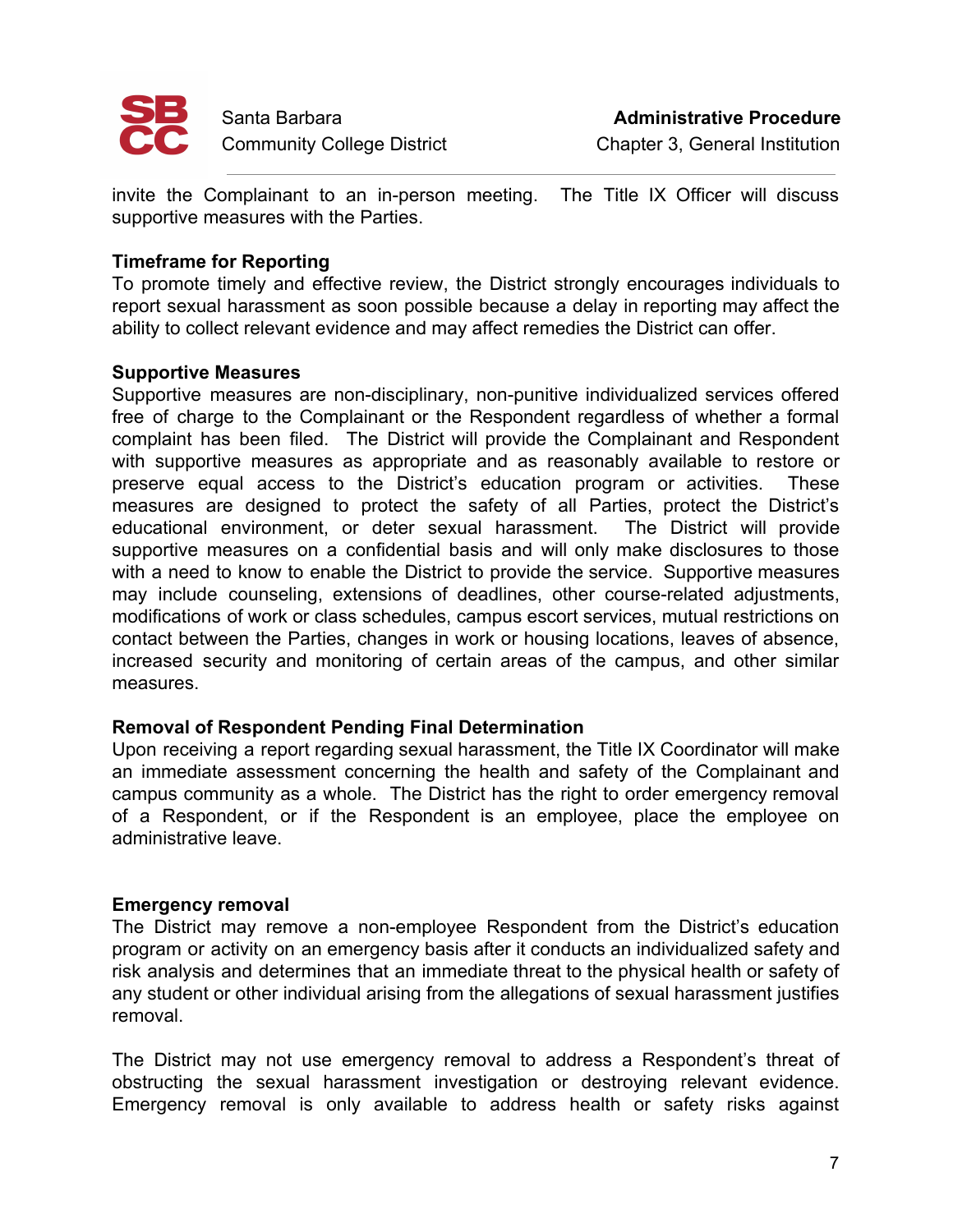

individuals arising out of sexual harassment allegations, not to address other forms of misconduct that a Respondent might commit pending the processing of a complaint.

The District's **Behavioral Intervention Team (BIT)** or designee will conduct the individualized safety and risk analysis.

If the **BIT or designee** determines emergency removal is appropriate, he/she/they or designee will provide the person the District is removing from campus on an emergency basis with a notice and opportunity to attend a meeting and challenge the basis of his/her/their removal. The **BIT** or designee will determine whether the emergency removal from campus order is warranted after considering information provided by the Respondent challenging the emergency removal.

## **Administrative leave**

The District may place a non-student employee Respondent on administrative leave during the pendency of a grievance process described in the formal complaint process below. The District will follow any relevant policies, procedures, collective bargaining agreements, or state law in placing an employee on administrative leave.

## **Formal Complaint Grievance Process**

## **Notice to Parties**

Upon receipt of a formal complaint, the Title IX Coordinator will provide the following notice in writing, to the Parties:

- Notice of the District's Title IX grievance process;
- Notice of the allegations of alleged sexual harassment with sufficient details known at the time and with sufficient time to prepare a response before any initial interview;
- Statement that the Respondent is presumed not responsible for the alleged conduct and that a determination regarding responsibility is made at the conclusion of the grievance process;
- Notice that the Parties may have Advisor of their choice, who may be, but is not required to be, an attorney;
- Notice that the Parties may inspect and review any evidence obtained as part of the investigation that is directly related to the allegations raised in the formal complaint, including the evidence upon which the District does not intend to rely in reaching a determination regarding responsibility, and inculpatory or exculpatory evidence whether obtained from a Party or other source; and
- Inform the Parties of any provision in the District's code of conduct that prohibits knowingly making false statements or knowingly submitting false information during the grievance process.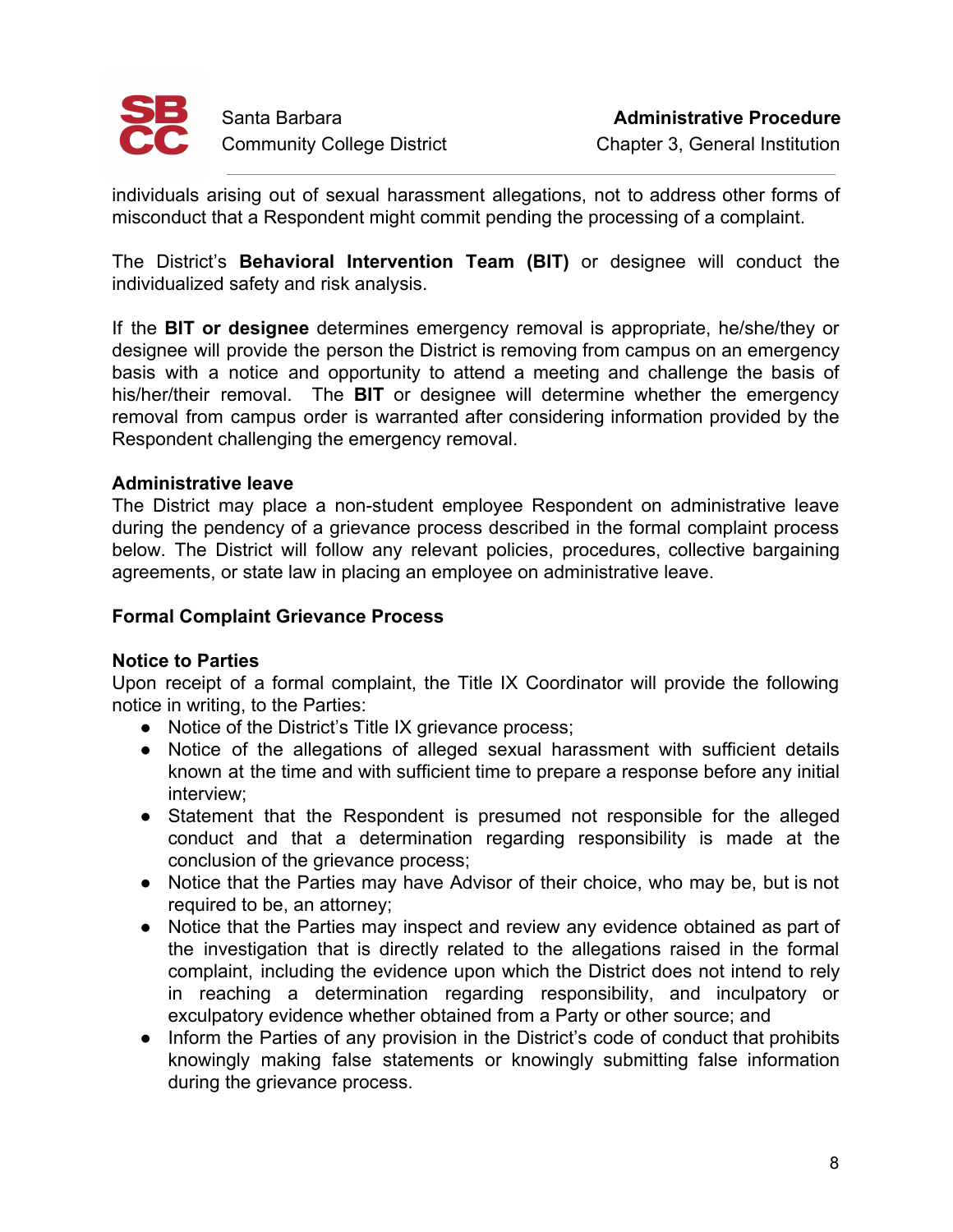

If, in the course of an investigation, the District decides to investigate allegations about the Complainant or Respondent that are not included in the notice provided above, the Title IX Coordinator will provide notice in writing of the additional allegations to the Parties.

## **Dismissal of formal complaint**

The District must investigate the allegations in a formal complaint. However, the District must dismiss the formal complaint and will not process the complaint under these procedures if any of the following three circumstances exist:

- If the conduct alleged in the formal complaint would not constitute Title IX sexual harassment as defined in this procedure;
- If the conduct alleged did not occur in the District's education program or activity;
- If the conduct alleged did not occur against a person in the United States.

The District has discretion to dismiss a formal complaint or any allegation under the following circumstances:

- If at any time during the investigation or hearing: a Complainant notifies the Title IX Coordinator in writing that the Complainant would like to withdraw the formal complaint or any allegations;
- If the Respondent is no longer enrolled or employed by the District; or
- If there are specific circumstances that prevent the District from gathering evidence sufficient to reach a determination regarding responsibility as to the formal complaint or allegations.

If the District dismissed the formal complaint or any allegations, the Title IX Coordinator shall simultaneously provide the Parties with written notice of the dismissal and reason. The District will also notify the Parties of their right to appeal.

The District may commence proceedings under other policies and procedures after dismissing a formal complaint.

## **Consolidation of Formal Complaints**

The District may choose to, but is not required to, consolidate formal complaints as to allegations of sexual harassment against more than one Respondent, or by more than one Complainant against one or more Respondents, or by one Party against the other Party, where the allegations of sexual harassment arise out of the same facts or circumstances.

## **Equitable Treatment of the Parties**

The District's determination of responsibility is a neutral, fact-finding process. The District will treat Complainants and Respondents equitably. The procedures will apply equally to both Parties. The District will not discipline a Respondent unless it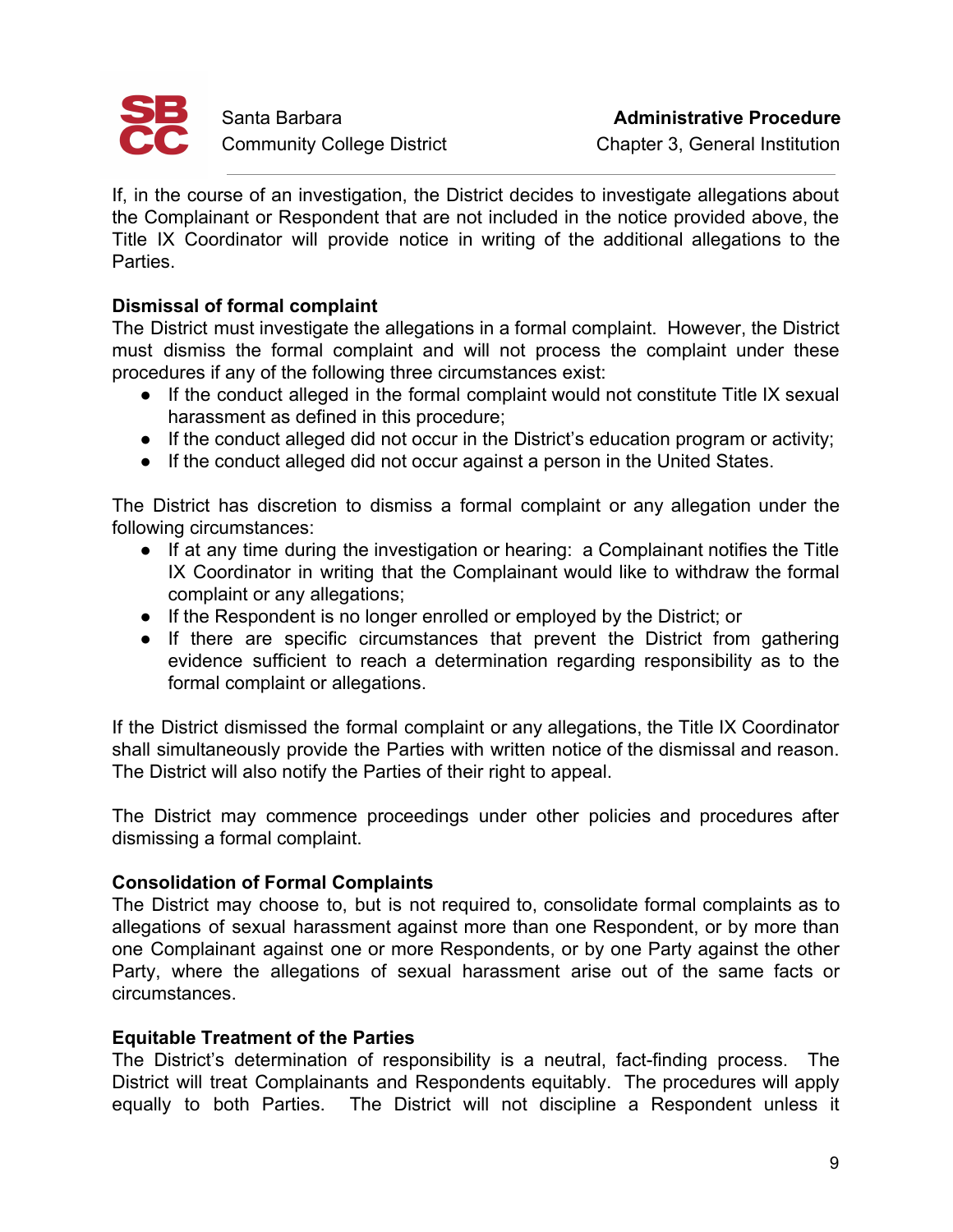

determines the Respondent was responsible for sexual harassment at the conclusion of the grievance process.

## **Statement of Presumption of Non-Responsibility**

The investigation is a neutral, fact-finding process. The District presumes all reports are in good faith. Further, the District presumes the Respondent is not responsible for the alleged conduct. The District makes its determination regarding responsibility at the conclusion of the grievance process.

## **Bias or Conflict of Interest**

The District's Title IX Coordinator, investigator, Decision-Maker, or any person designated by the District to facilitate an informal resolution process, will not have potential actual bias or conflict of interest in the investigatory, hearing, sanctioning, or appeal process or bias for or against Complainants or Respondents generally. Actual bias is an articulated prejudice in favor of or against one Party or position; it is not generalized concern about the personal or professional backgrounds, positions, beliefs, or interests of the Decision-Maker in the process. The District will ensure that the Title IX Coordinator, investigator, Decision-Maker, and facilitator receive training on:

- The definition of sexual harassment in this procedure;
- The scope of the District's education program or activity;
- How to conduct an investigation;
- The grievance process including conducting hearings, appeals, and informal resolution processes; and
- How to serve impartially, including avoiding: prejudgment of the facts at issue; conflicts of interest; and bias.

## **Timeline for Completion**

The District will undertake its grievance process promptly and as swiftly as possible. The District will complete the investigation and its determination regarding responsibility or the informal resolution process within **120** calendar days.

When appropriate, the Title IX Coordinator may determine that good cause exists to extend the 120 calendar day period to conduct a fair and complete investigation, to accommodate an investigation by law enforcement, to accommodate the unavailability of witnesses or delays by the Parties, to account for District breaks or vacations, or due to the complexity of the investigation. The District will provide notice of this extension to the Complainant and Respondent in writing and include the reason for the delay and anticipated timing of completion.

A Party may request an extension from the Title IX Coordinator in writing by explaining the reason for the delay and the length of the continuance requested. The Title IX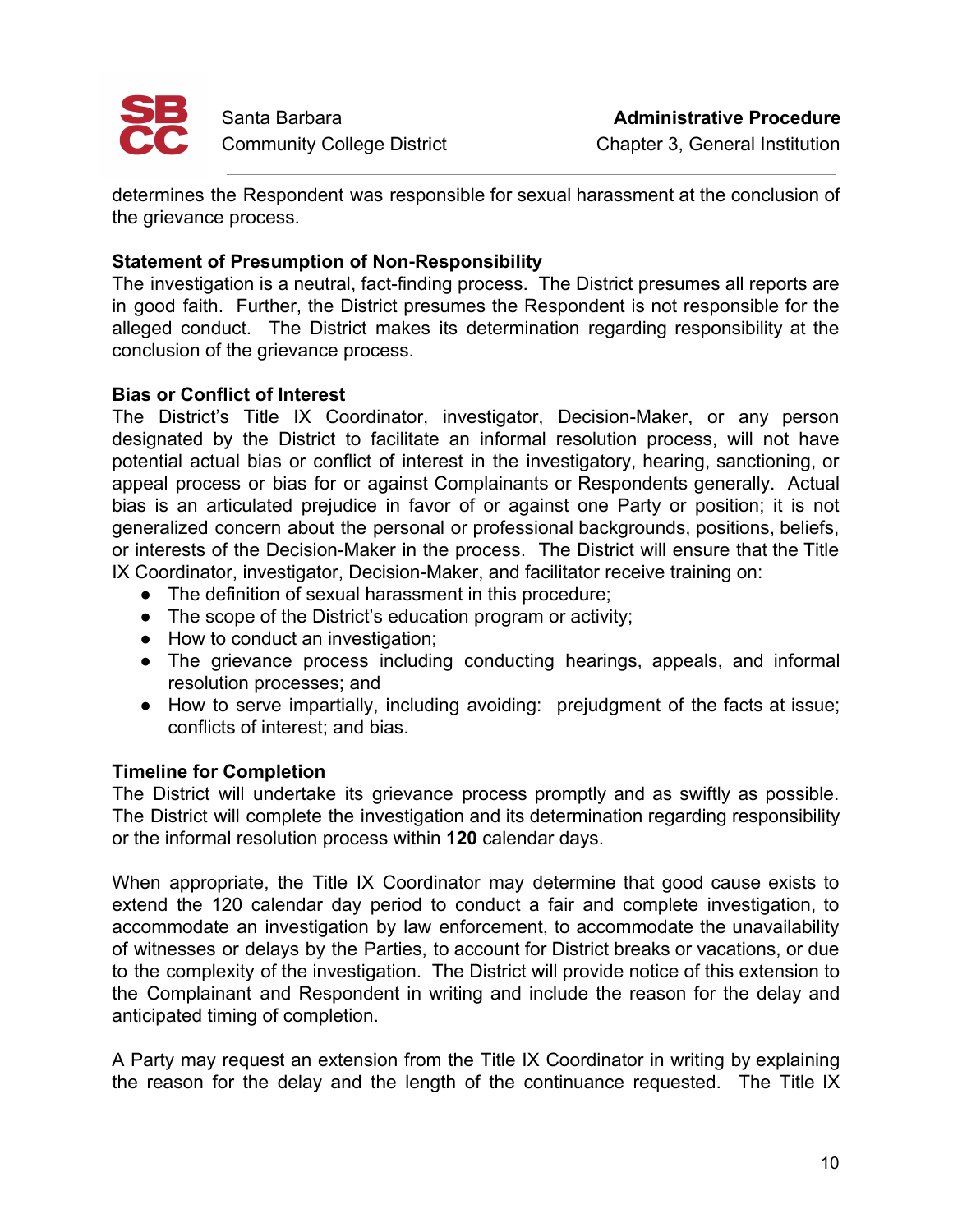

Coordinator will notify the Parties and document the grant or denial of a request for extension or delay as part of the case recordkeeping.

### **Role of Advisor**

The role of the Advisor is to provide support and assistance in understanding and navigating the investigation process.

The Advisor may not testify in or obstruct an interview or disrupt the process. The Title IX Coordinator has the right to determine what constitutes appropriate behavior of an Advisor and take reasonable steps to ensure compliance with this procedure.

A Party does not have a right to self-representation at the hearing; an Advisor must conduct any cross-examination. The District must provide an Advisor of its choice, free of charge to any Party without an Advisor in order to conduct cross-examination. If an Advisor fails to appear at the hearing, the District will provide an Advisor to appear on behalf of the non-appearing Advisor. To limit the number of individuals with confidential information about the issues, each Party may identify one Advisor.

### **Confidentiality Agreements**

To protect the privacy of those involved, the Parties and Advisors are required to sign a confidentiality agreement prior to attending an interview or otherwise participating in the District's grievance process. The confidentiality agreement restricts dissemination of any of the evidence subject to inspection and review or use of this evidence for any purpose unrelated to the Title IX grievance process. The confidentiality agreement will not restrict the ability of either Party to discuss the allegations under investigation.

#### **Use of Privileged Information**

The District's formal complaint procedure does not require, allow, rely upon, or otherwise use questions or evidence that constitute, or seek disclosure of, information protected under a legally-recognized privilege (e.g., attorney-client privilege, doctor-patient privilege, spousal privilege, etc.), unless the person holding the privilege provides voluntary, written consent to waive the privilege.

#### **Investigations**

The Title IX Coordinator is responsible to oversee investigations to ensure timely resolution and compliance with Title IX and this procedure.

Both Parties have the right to have an Advisor present at every meeting described in this section.

#### **Trained investigators**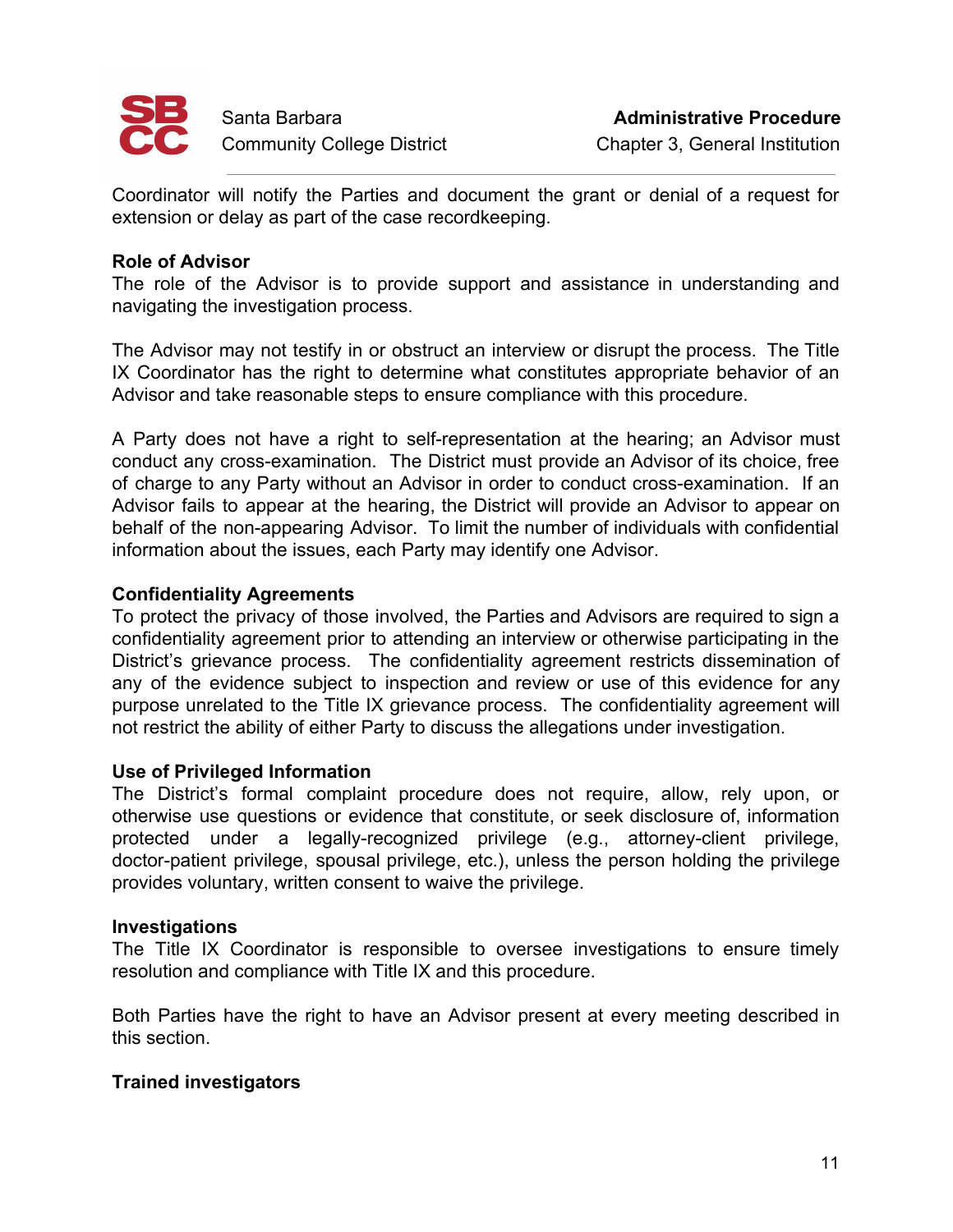

The District will investigate Title IX formal complaints fairly and objectively. Individuals serving as investigators under this procedure will have adequate training on what constitutes sexual harassment and how the District's grievance procedures operate. The District will also ensure that investigators receive training on issues of relevance to create an investigative report that fairly summarizes relevant evidence and complies with this procedure.

## **Gathering Evidence and Burden of Proof**

The District, not the Parties, has the responsibility to gather information and interview witnesses. When the investigator evaluates the evidence, he/she/they will do so using the preponderance of the evidence standard. After considering all the evidence gathered, the investigator will decide whether it is more likely than not that reported conduct occurred.

## **Notice of Investigative Interview**

The District will provide written notice of the date, time, location, participants, and purpose of all investigative interviews to a Party whose participation is invited or expected, with sufficient time for the Party to prepare to participate.

#### **Evidence Review**

Both Parties have an equal opportunity to inspect and review any evidence obtained as part of the investigation that is directly related to the allegations raised in the formal complaint, including the evidence upon which the District does not intend to rely in reaching a determination regarding responsibility and inculpatory or exculpatory evidence whether obtained from a Party or other source.

Prior to the investigator preparing an investigative report, the District will send to each Party and the Party's Advisor, if any, the evidence subject to inspection and review in an electronic format or a hard copy. The Parties will have at least ten days to submit a written response. The investigator must consider this written response prior to completing the investigative report.

## **Investigative Report**

The results of the investigation of a formal complaint will be set forth in a written report that will include at least all of the following information:

- A description of the circumstances giving rise to the formal complaint;
- A description of the procedural steps taken during the investigation, including all individuals contacted and interviewed;
- A summary of the testimony of each witness the investigator interviewed;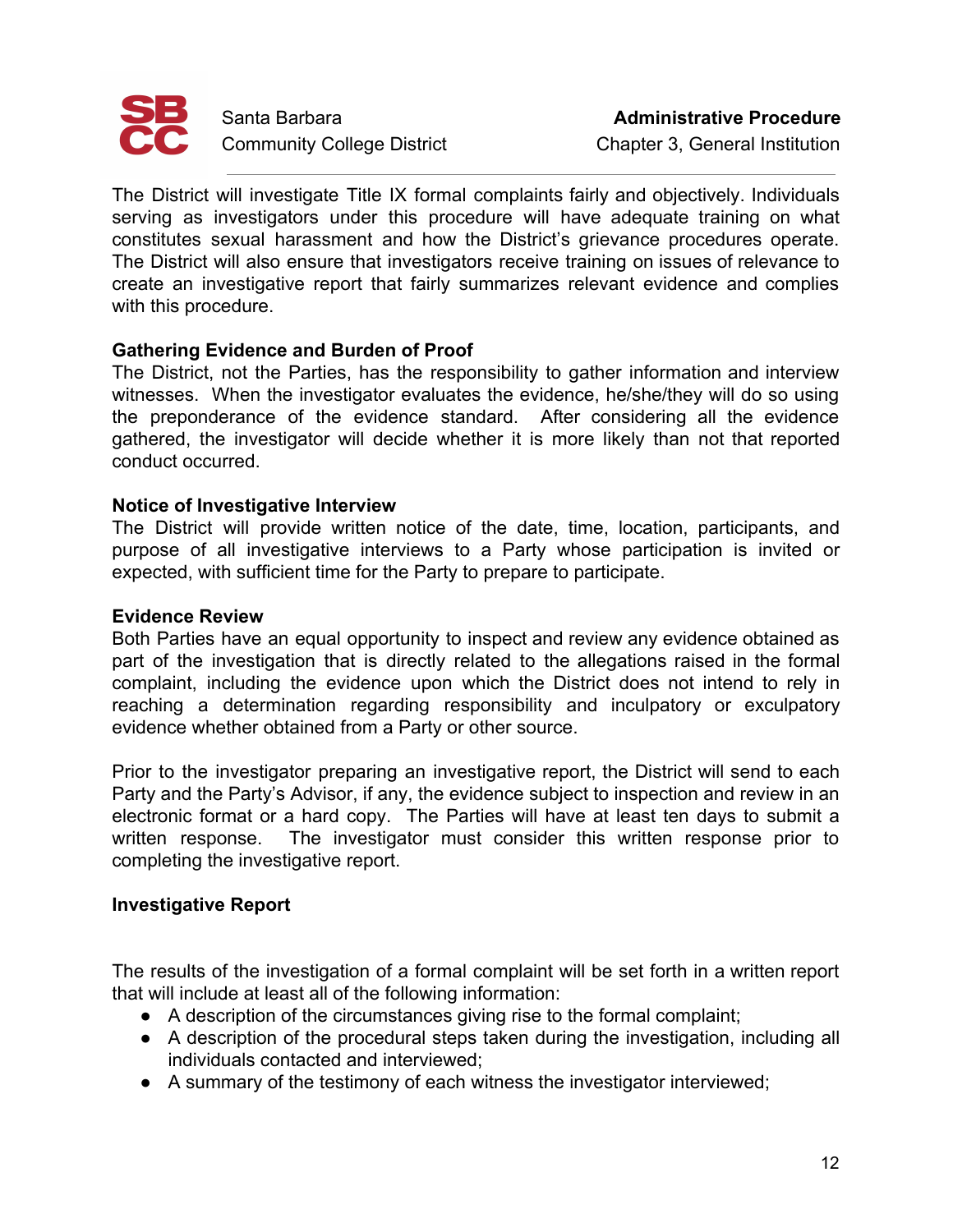

- An analysis of relevant evidence collected during the investigation, including a list of relevant documents;
- A specific finding as to whether the allegations occurred will be made using a preponderance of the evidence standard;
- A table of contents if the report exceeds ten pages; and
- Any other information deemed appropriate by the District.

The investigator will not make a determination regarding responsibility.

The investigator may redact information not directly related to the allegations or privileged information. However, the investigator will keep a log of information he/she/they do not produce to the Parties. The investigator will provide this log only to the Title IX Coordinator. The Title IX Coordinator will not disclose the log to the Parties but will maintain the log in the Title IX Coordinator's file, in the event it later becomes relevant.

At least ten days prior to a hearing or other time of determination regarding responsibility, the District will send the investigative report to each Party and their Advisors, if any, the investigative report in an electronic format or a hard copy, for review and written response. The Parties will have at least ten days to submit a written response.

## **Hearing**

After completing an investigation and prior to completing a determination regarding responsibility, the District will hold a live hearing to provide the Complainant and Respondent an opportunity to respond to the evidence gathered before a Decision-Maker. Neither Party may choose to waive the right to a live hearing, but the Parties can choose whether to participate in the hearing or answer some or all cross-examination questions.

## **Notice**

If the District proceeds to a hearing, the District will provide all Parties written notice of the date, time, location, participants, and purpose of the hearing with sufficient time for the Party to prepare to participate.

## **Hearing Format**

The District may provide a live hearing with all Parties physically present in the same geographic location or, at the District's discretion if either Party requests, the District may provide any or all Parties, witnesses, and other participants the ability to appear at the live hearing virtually, with technology enabling participants simultaneously to see and hear each other in real time.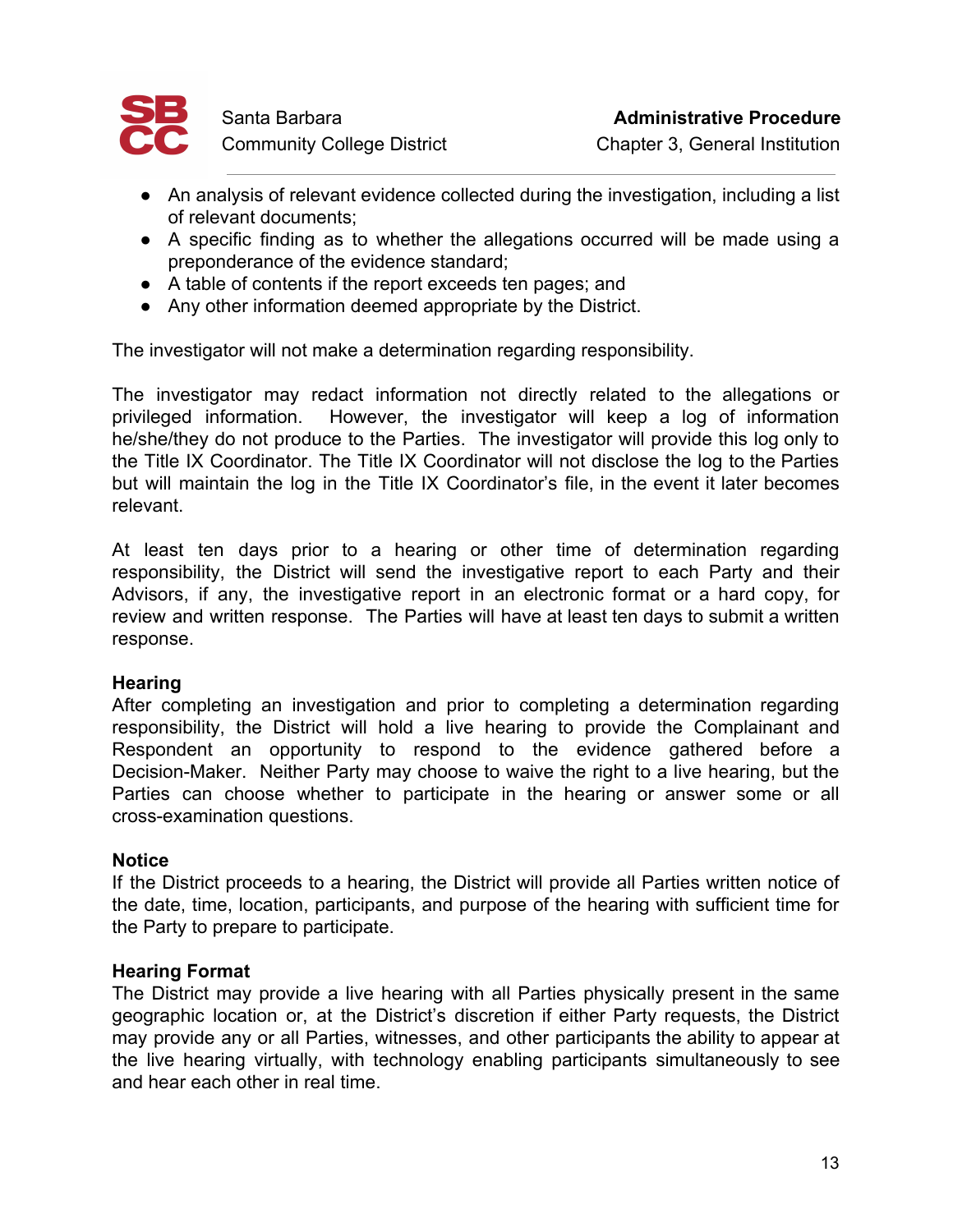

The District will make the information reviewed during the Evidence Review available at the hearing for reference and consultation. The District will not restrict the ability of either Party to discuss the allegations under investigation or to gather and present relevant evidence.

The District will create an audio or audiovisual recording, or transcript, of any live hearing and make it available to the Parties for inspection and review.

### **Decision-Maker**

The Decision-Maker will be free from conflict of interest or bias, including bias for or against Complainants or Respondents. In cases where the Complainant or Respondent objects to the Decision-Maker based on a conflict of interest, the Complainant or Respondent may request the Title IX Coordinator select a different Decision-Maker. The Complainant or Respondent must make this request to the Title IX Coordinator in writing at least five business days prior to the hearing.

The Decision-Maker may ask the Parties and the witnesses questions during the hearing. The Decision-Maker must objectively evaluate all relevant evidence both inculpatory and exculpatory and must independently reach a determination regarding responsibility without giving deference to the investigative report. The Decision-Maker must receive training on issues of relevance, how to apply the rape-shield protections for Complainants, and any technology to be used at the hearing.

## **Presenting Witnesses**

The District will provide the Complainant and Respondent an equal opportunity to present witnesses, including fact and expert witnesses, and other inculpatory and exculpatory evidence. Witnesses, like Parties, are not required to participate in the live hearing process.

Only relevant evidence will be admissible during the hearing. Relevant evidence means evidence, including evidence relevant to the credibility of a Party or witness, having any tendency in reason to prove or disprove any disputed fact material to the allegations under investigation.

## **Cross-Examination**

The District will permit each Party's Advisor to ask the other Party and any witnesses all relevant questions and follow-up questions, including those questions challenging credibility. The Party's Advisor must conduct cross-examination directly, orally, and in real time. A Party may never personally conduct cross-examination.

Advisors may only ask relevant cross-examination and other questions of a Party or witness. Before a Complainant, Respondent, or witness answers a cross-examination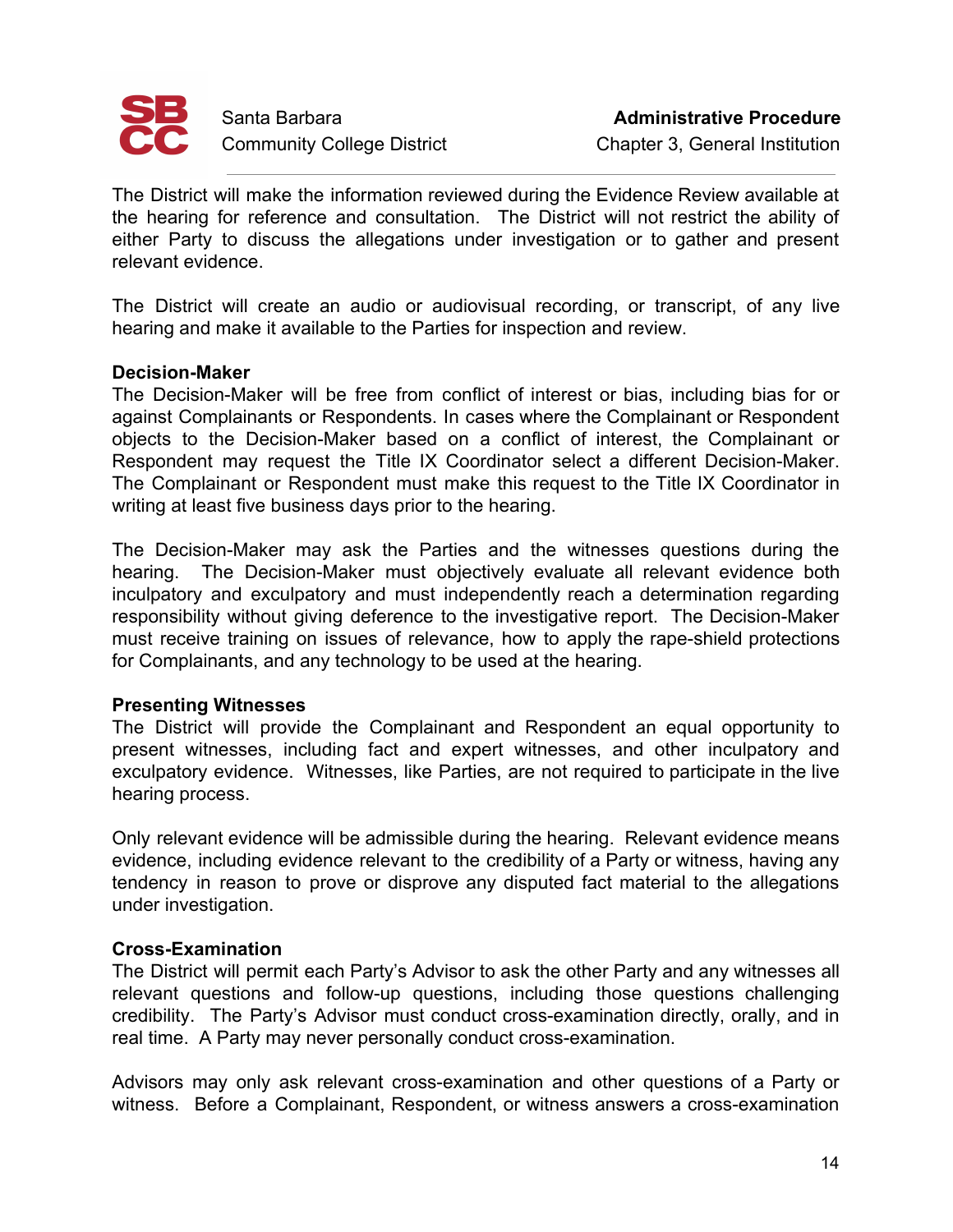

or other question, the Decision-Maker must first determine whether the question is relevant and explain any decision to exclude a question as not relevant. The Decision-Maker need not provide a lengthy or complicated explanation in support of a relevance determination. If a Party or witness disagrees with a relevance determination, that individual has the choice of either (1) abiding by the Decision-Maker's determination and answering the question or (2) refusing to answer the question.

If a Party or witness does not submit to cross-examination at the live hearing, the Decision-Maker will not rely on any statement of that Party or witness in reaching a determination regarding responsibility. A Party or witness may also decline to answer a question, and the Decision-Maker cannot rely on any statement on which that Party or witness has declined to answer cross-examination questions. A Decision-Maker cannot draw an inference about the determination regarding responsibility based solely on a Party's or witness's absence from the live hearing or refusal to answer cross-examination or other questions.

## **Determinations of Responsibility**

When the Decision-Maker makes a determination of responsibility or non-responsibility, the Decision-Maker will issue a written determination regarding responsibility, no later than **20 business days** after the date that the hearing ends.

When making a determination regarding responsibility, a Decision-Maker will objectively evaluate all relevant evidence, including both inculpatory and exculpatory evidence. A Decision-Maker may not make credibility determinations based on an individual's status as a Complainant, Respondent, or witness. In evaluating the evidence, the Decision-Maker will use the preponderance of the evidence standard. Thus, after considering all the evidence it has gathered, the District will decide whether it is more likely than not that sexual harassment occurred.

The written determination will include:

- Identification of the allegations potentially constituting Title IX sexual harassment as defined in these procedures;
- A description of the procedural steps taken from the receipt of the formal complaint through the determination, including who conducted the investigation and gave notifications to the Parties. The determination will also state when, where, and the date the investigator interviewed the Parties and witnesses, conducted site visits, the methods used to gather other evidence. The procedural section should also discuss the dates and how the Parties were provided the opportunity to review and inspect evidence and the date of any hearings held and who attended the hearing;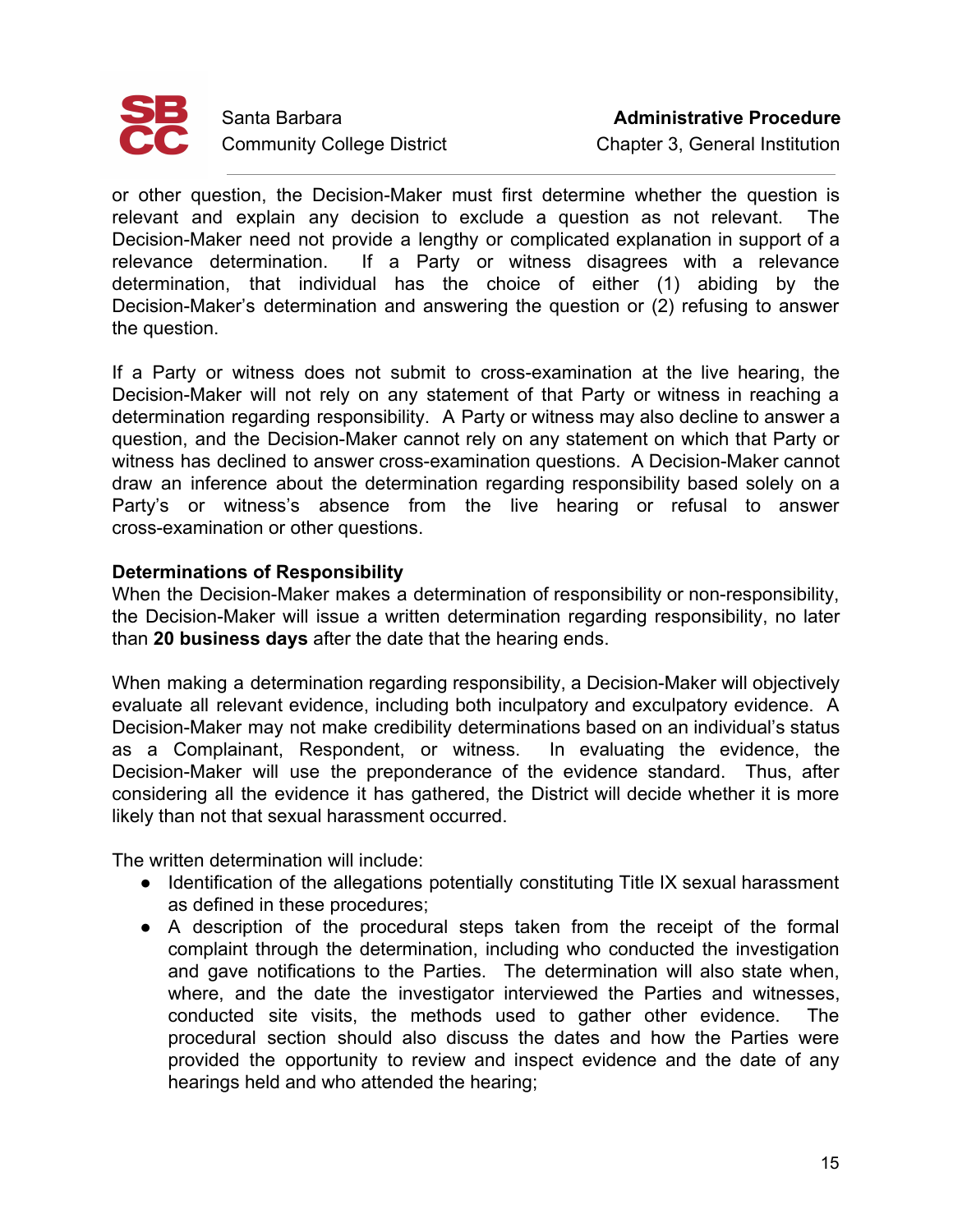

- Findings of fact supporting the determination. In making these findings, the Decision-Maker will focus on analyzing the findings of fact that support the determination of responsibility or non-responsibility;
- Conclusions regarding the application of the District's code of conduct to the facts;
- A statement of, and rationale for, the result as to each allegation, including a determination regarding responsibility;
- A statement of, and rationale for, any disciplinary sanctions the District imposes on the Respondent;
- A statement of whether the District will provide the Complainant with remedies designed to restore or preserve equal access to the District's education program or activity;
- The District need not disclose to the Respondent remedies that do not affect him/her/them as part of the written determination. The District can inform the Respondent that it will provide remedies to the Complainant. However, the District will inform the Complainant of the sanctions against the Respondent;
- The District's procedures and permissible bases for the Complainant and Respondent to appeal.

The District will provide the written determination to the Parties simultaneously. The determination regarding responsibility becomes final either on the date that the District provides the Parties with the written determination of the result of the appeal, if the Parties file an appeal, or if the Parties do not file an appeal, the date on which an appeal would no longer be timely.

## **Disciplinary Sanctions and Remedies**

The District must have completed the grievance procedures (investigation, hearing, and any appeal, if applicable) before the imposing disciplinary sanctions or any other actions that are not supportive measures against a Respondent. If the Decision-Maker determines the Respondent was responsible for conduct that constitutes sexual harassment, the District will take disciplinary action against the Respondent and any other remedial action it determines to be appropriate. The action will be prompt, effective, and commensurate with the severity of the offense.

Remedies for the Complainant might include, but are not limited to:

- Providing an escort to ensure that the Complainant can move safely between classes and activities;
- Ensuring that the Complainant and Respondent do not attend the same classes or work in the same work area;
- Providing counseling services or a referral to counseling services;
- Providing medical services or a referral to medical services;
- Providing academic support services, such as tutoring;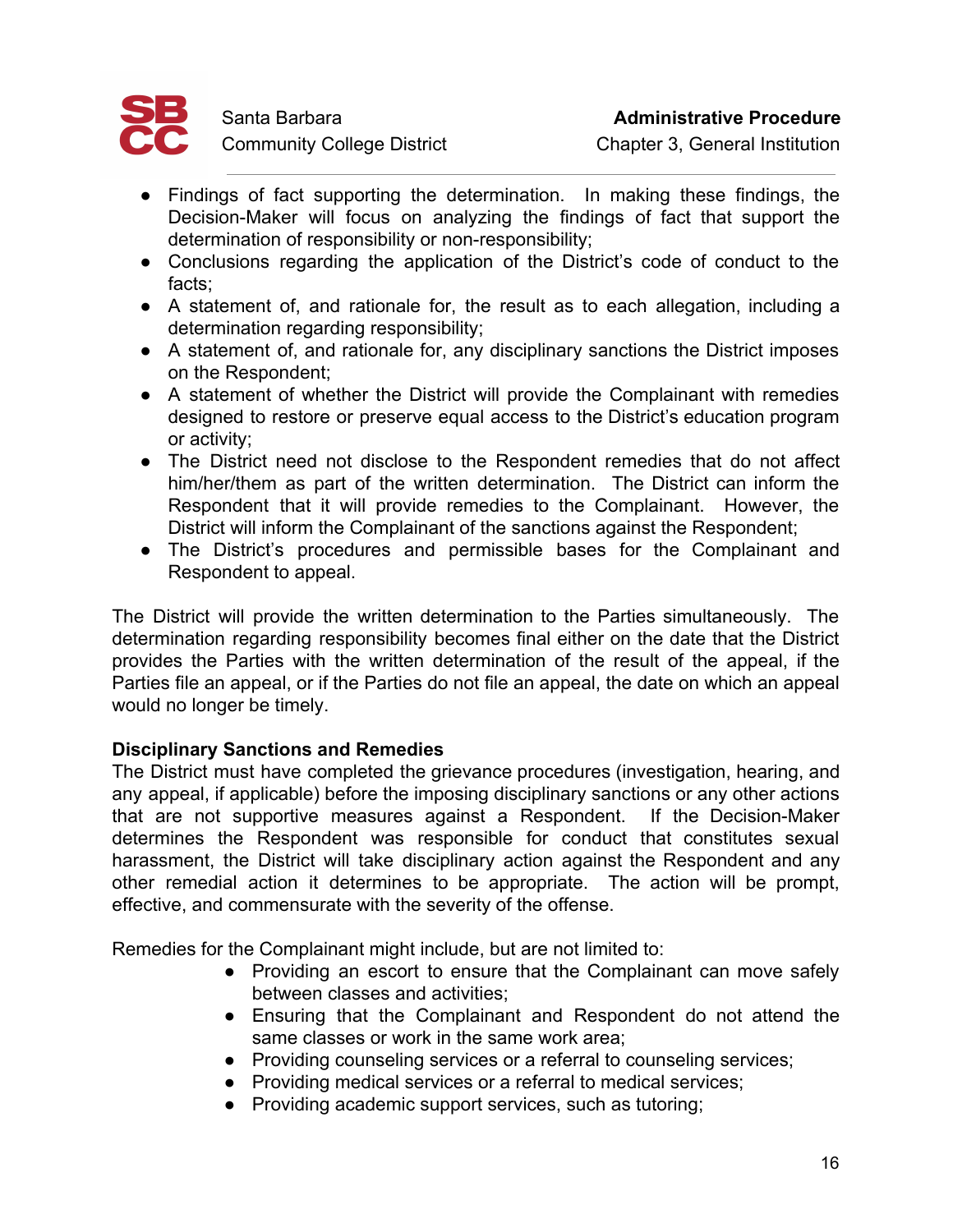

- Arranging for a Complainant, if a student, to re-take a course or withdraw from a class without penalty, including ensuring that any changes do not adversely affect the Complainant's academic record; and
- Reviewing any disciplinary actions taken against the Complainant to see if there is a causal connection between the harassment and the misconduct that may have resulted in the Complainant's discipline.

Possible disciplinary sanctions for student Respondents include written or verbal reprimand, required training or counseling, non-academic probation, suspension, and expulsion. Possible disciplinary sanctions for employee Respondents include written or verbal reprimand, required training or counseling, job re-assignment, suspension, or discharge.

## **Appeal of Dismissal of a Formal Complaint or of the Determination of Responsibility**

A Complainant or Respondent may appeal the District's determination regarding responsibility or the dismissal of a formal complaint or any allegations. A Complainant or Respondent must submit a written appeal within ten business days days from the date of the notice of determination regarding responsibility or from the date of the District's notice of dismissal of a formal complaint or any allegations.

## **Grounds for Appeal**

The *Board of Trustees* will serve as the Decision-Maker on Appeal. In filing an appeal of the District's determination regarding responsibility or the District's dismissal of a formal complaint, the Party must state the grounds for appeal and a statement of facts supporting those grounds. The grounds for appeal are as follows:

- A procedural irregularity affected the outcome;
- New evidence was not reasonably available at the time the District's determination regarding responsibility or dismissal was made, and this new evidence could affect the outcome; or
- The District's Title IX Coordinator, investigator, or Decision-Maker had a conflict of interest or bias for or against Complainants or Respondents generally or the individual Complainant or Respondent that affected the outcome.

## **Appeal Procedure**

If the Complainant or Respondent submit an appeal to the District, the District will:

● Notify the other Party in writing within **five business** days of receiving a Party's appeal;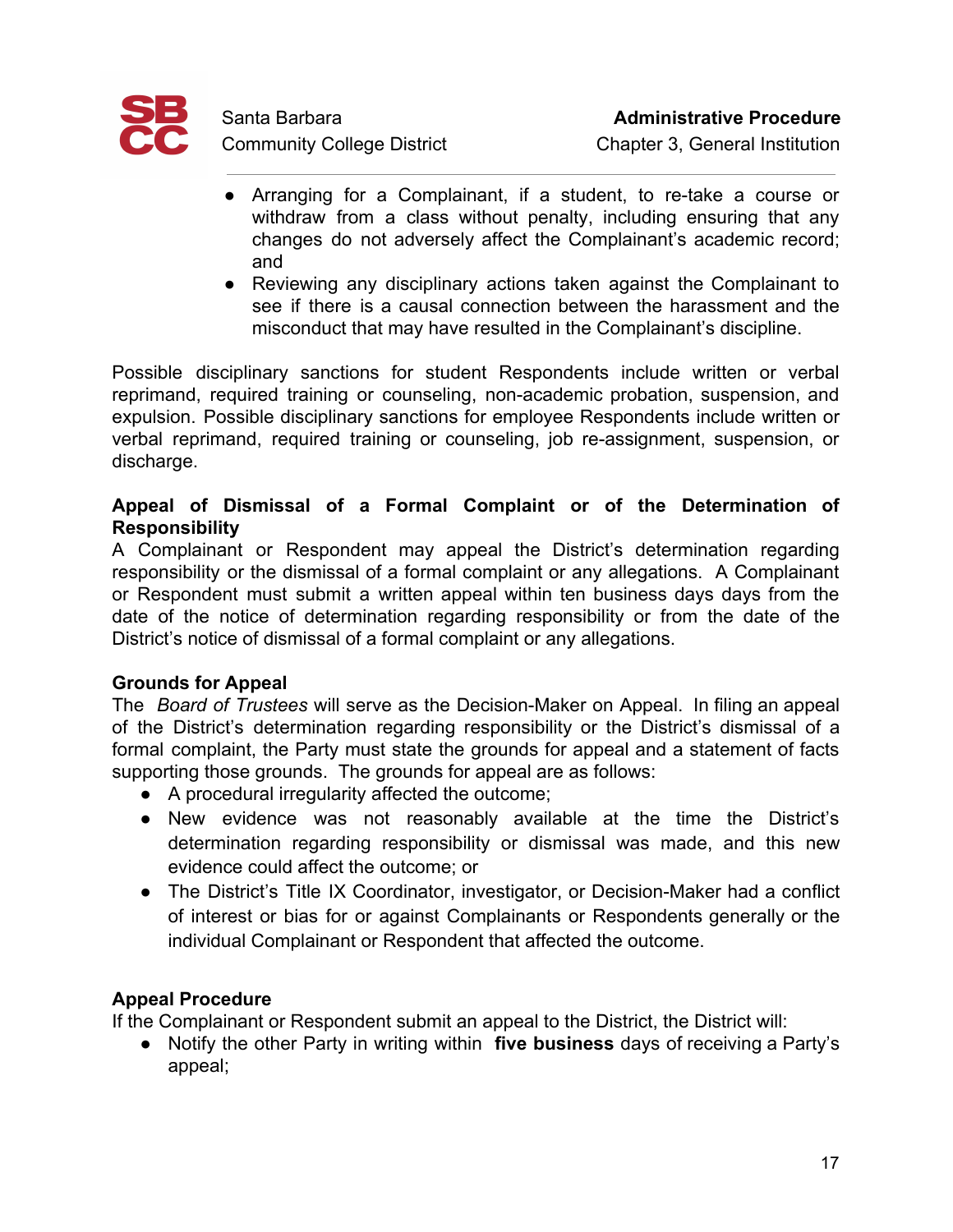

● Allow the non-appealing Parties at least **ten business** days from the date of receipt of the appeal to submit a written statement in support of, or challenging, the outcome;

The appeal Decision-Maker will issue a written decision on whether to grant or deny the appeal, and the rationale for the decision, within **30** business days after the Decision-Maker on appeal receives the response to the appeal or the last day to provide a response. The District will provide the written decision simultaneously to both Parties.

The Decision-Maker on appeal may extend or otherwise modify the deadlines provided above. Either Party may seek an extension by submitting a written request to the appeal Decision-Maker explaining the need for the extension and the proposed length of the extension. The Decision-Maker will respond to the request within 48 hours in writing and will inform the Parties simultaneously whether the extension is granted.

## **Informal resolution**

If the District determines that a formal complaint is appropriate for informal resolution, it may provide the Parties with the opportunity to participate in an informal resolution process, including mediation, at any time prior to reaching a determination regarding responsibility.

The District will provide the Complainant and Respondent written disclosure of the allegations, the requirements of the informal resolution process including the circumstances under which it precludes the Parties from resuming a formal complaint arising from the same allegations, and any consequences resulting from participating in the informal resolution process, including the records that will be maintained or could be shared.

The District must obtain the Parties' voluntary, written consent to the informal resolution process. If the Parties reach an agreement, the District does not have to complete a full investigation and adjudication of a report of sexual harassment. At any time prior to agreeing to a resolution, any Party has the right to withdraw from the informal resolution process and resume the grievance process with respect to the formal complaint.

The informal resolution process is not available to resolve allegations that an employee sexually harassed a student.

## **Retaliation prohibited**

The District prohibits any intimidation, threats, coercion, or discrimination against any individual who made a report or complaint of sexual harassment, testified, assisted, or participated or refused to participate in any manner in a Title IX investigation,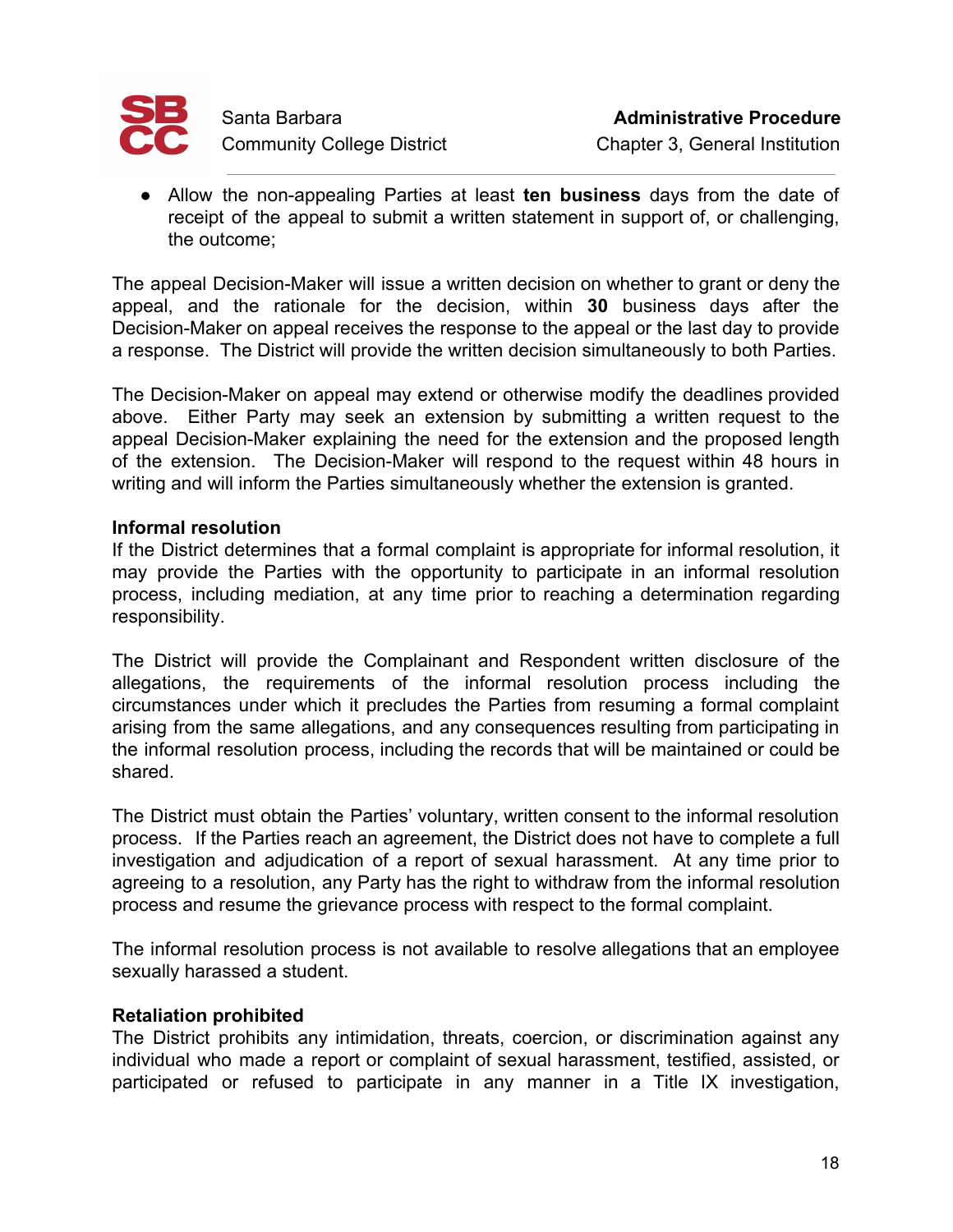

proceeding, or hearing. Individuals who experience retaliation may file a complaint using the formal complaint process described above.

## **Dissemination of Policy and Procedures**

The District will provide its policy and procedures related to Title IX on its website and in each handbook or catalog provided to applicants for admission and employment, students, employees, and all unions or professional organizations holding collective bargaining with the District.

When hired, employees are required to sign acknowledging that they have received the policy and procedures. The District will place the signed acknowledgment of receipt in each employee's personnel file.

## **Training**

The District will provide training to Title IX Coordinators, investigators, Decision-Makers, and any individual who facilitates an informal resolution process, on the definition of sexual harassment, the scope of the District's education program or activities, how to conduct an investigation and grievance process including hearings, appeals, and informal resolution processes, as applicable, and how to serve impartially, including avoiding prejudgment of the facts at issue, conflicts of interest, and bias. Any materials used to train the District's Title IX Coordinator, investigators, Decision-Makers, and any person who facilitates an informal resolution process, will not rely on sex stereotypes and must promote impartial investigations and adjudications of formal complaints of sexual harassment.

## **File retention**

The District will retain on file for a period of at least seven years after closing the case copies of:

- The original report or complaint;
- Any actions taken in response to the complaint, including supportive measures;
- The investigative report including all evidence gathered and any responses from the Parties;
- The District's determination regarding responsibility;
- Audio or audiovisual recording or transcript from a hearing;
- Records of any disciplinary sanctions imposed on the Respondent;
- Records of any remedies provided to the Complainant;
- Any appeal and the result;
- Any informal resolution and the result; and
- All materials used to train Title IX Coordinators, investigators, Decision-Makers, and any person who facilitates an informal resolution process. The District will make these training materials publicly available on its website.